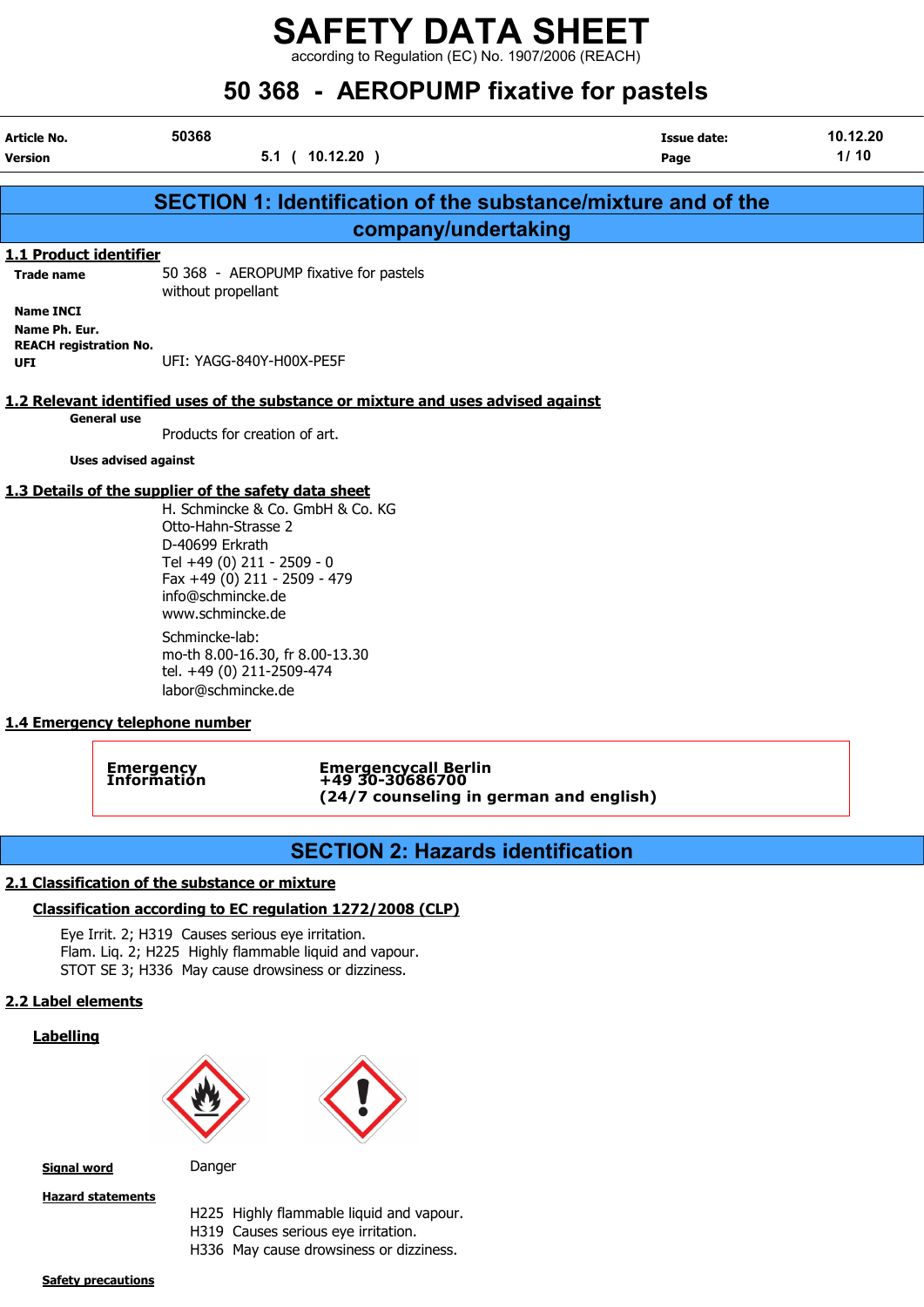according to Regulation (EC) No. 1907/2006 (REACH)

## 50 368 - AEROPUMP fixative for pastels

| Article No.    | 50368                                                                                                                                                                                                                               | Issue date: | 10.12.20 |
|----------------|-------------------------------------------------------------------------------------------------------------------------------------------------------------------------------------------------------------------------------------|-------------|----------|
| <b>Version</b> | $10.12.20$ )<br>5.1 <sub>0</sub>                                                                                                                                                                                                    | Page        | 2/10     |
|                | P102 Keep out of reach of children.<br>P210 Keep away from heat, hot surfaces, sparks, open flames and other ignition sources. No<br>smoking.<br>P260 Do not breathe spray.<br>P271 Use only outdoors or in a well-ventilated area. |             |          |
|                | P305+P351+P338 IF IN EYES: Rinse cautiously with water for several minutes. Remove contact<br>lenses, if present and easy to do. Continue rinsing.                                                                                  |             |          |

Hazard components for labelling

Text for labelling (CLP)

## 2.3 Other hazards

SECTION 3: Composition / information on ingredients

## 3.1 Substances

Chemical characterisation

Alcohol Polyvinyl resin

CAS-Number EINECS / ELINCS / NLP EU index number Customs tariff number REACH registration No. RTECS-no. Hazchem-Code CI-Number

## 3.2 Mixtures

propan-2-ol: 50 - 75 % ethanol: 25 - 50 % CAS: 67-63-0 CAS: 64-17-5 Eye Irrit. 2; H319 / Flam. Liq. 2; H225 / STOT SE 3; H336

Substance 3 4-hydroxy-4-methylpentan-2-one: 5 - 10 % CAS: 123-42-2 REACH: 01-2119473975-21-XXXX Eye Irrit. 2; H319 / Flam. Liq. 3; H226 / STOT SE 3; H335

Substance 1 Substance 2

REACH: 01-2119457610-43-XXXX<br>Eye Irrit. 2; H319 / Flam. Liq. 2; H225

Additional information

## SECTION 4: First aid measures

## 4.1 Description of first aid measures

#### General information

If you feel unwell, seek medical advice (show the label where possible).

In case of inhalation Provide fresh air. Seek medical attention if problems persist.

#### In case of skin contact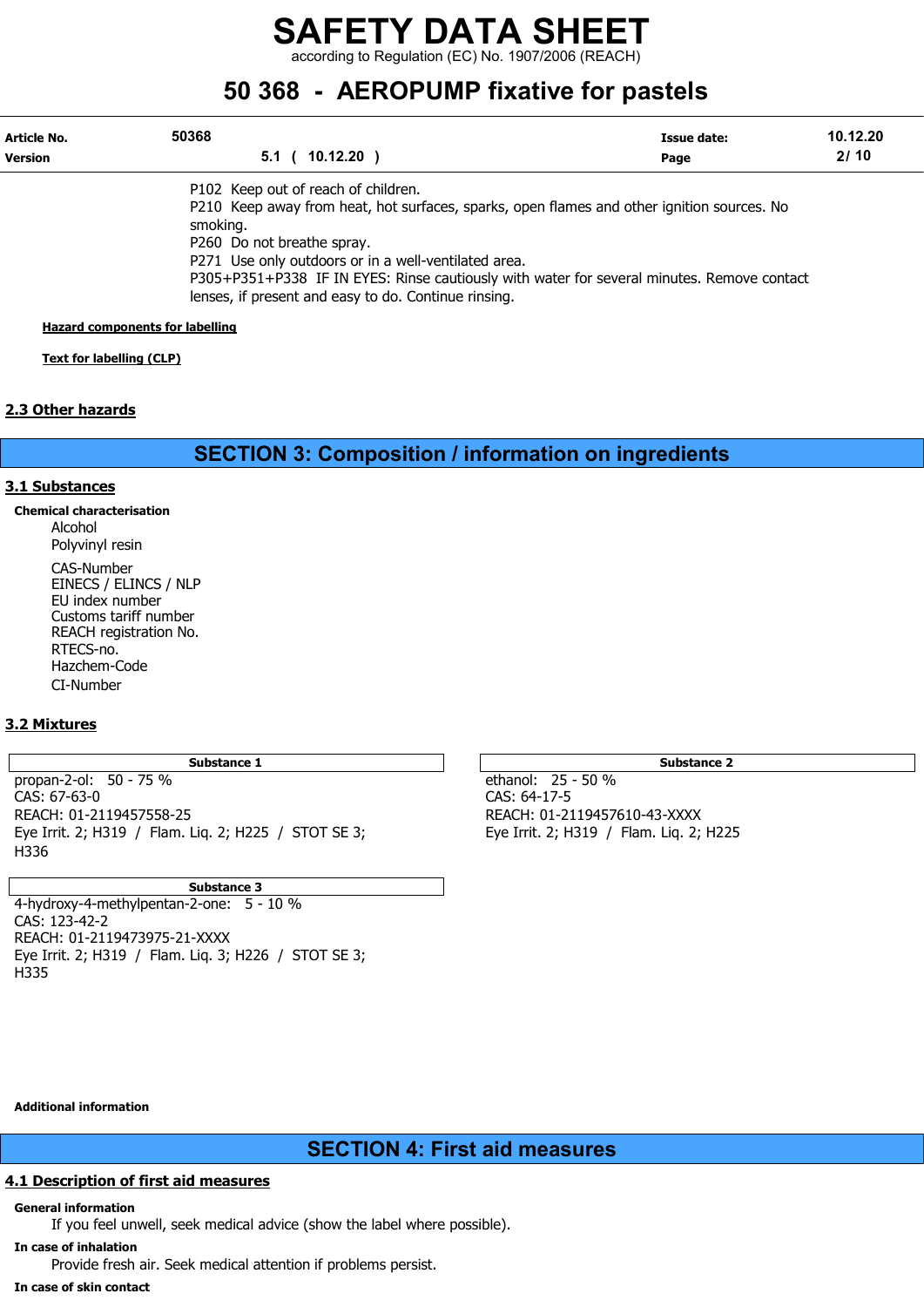according to Regulation (EC) No. 1907/2006 (REACH)

## 50 368 - AEROPUMP fixative for pastels

| Article No.    | 50368 |                | <b>Issue date:</b> | 10.12.20 |
|----------------|-------|----------------|--------------------|----------|
| <b>Version</b> |       | 5.1 ( 10.12.20 | Page               | 3/10     |

Remove residues with soap and water. In case of skin irritation, consult a physician.

#### After eye contact After swallowing

Rinse mouth with water. Seek medical treatment in case of troubles.

## 4.2 Most important symptoms and effects, both acute and delayed

## 4.3 Indication of any immediate medical attention and special treatment needed

## SECTION 5: Firefighting measures

## 5.1 Extinguishing media

#### Suitable extinguishing media

Co-ordinate fire-fighting measures to the fire surroundings.

Extinguishing media which must not be used for safety reasons strong water jet

## 5.2 Special hazards arising from the substance or mixture

In case of fire may be liberated: Carbon monoxide and carbon dioxide

## 5.3 Advice for firefighters

Special protective equipment for firefighters Use appropriate respiratory protection.

#### Additional information

## SECTION 6: Accidental release measures

## 6.1 Personal precautions, protective equipment and emergency procedures

Avoid contact with skin, eyes, and clothing.

## 6.2 environmental precautions

Discharge into the environment must be avoided.

## 6.3 Methods and material for containment and cleaning up

Methods for cleaning up

Collect spilled material using paper towels and dispose. Provide adequate ventilation.

## Additional information

## 6.4 Reference to other sections

Dispose of waste according to applicable legislation.

## SECTION 7: Handling and storage

## 7.1 Precautions for safe handling

## Advices on safe handling

Handle in accordance with good industrial hygiene and safety practice.

## Precautions against fire and explosion

Pressurized container: protect from sunlight and do not expose to temperatures exceeding 50 °C. Do not pierce or burn, even after use. Do not spray on naked flames or any incandescent material.

## 7.2 Conditions for safe storage, including any incompatibilities

## Requirements for storerooms and containers

Keep in a cool, well-ventilated place.

## Hints on joint storage

#### Storage class Further details

Protect from frost and exposure to sun.

## 7.3 Specific end use(s)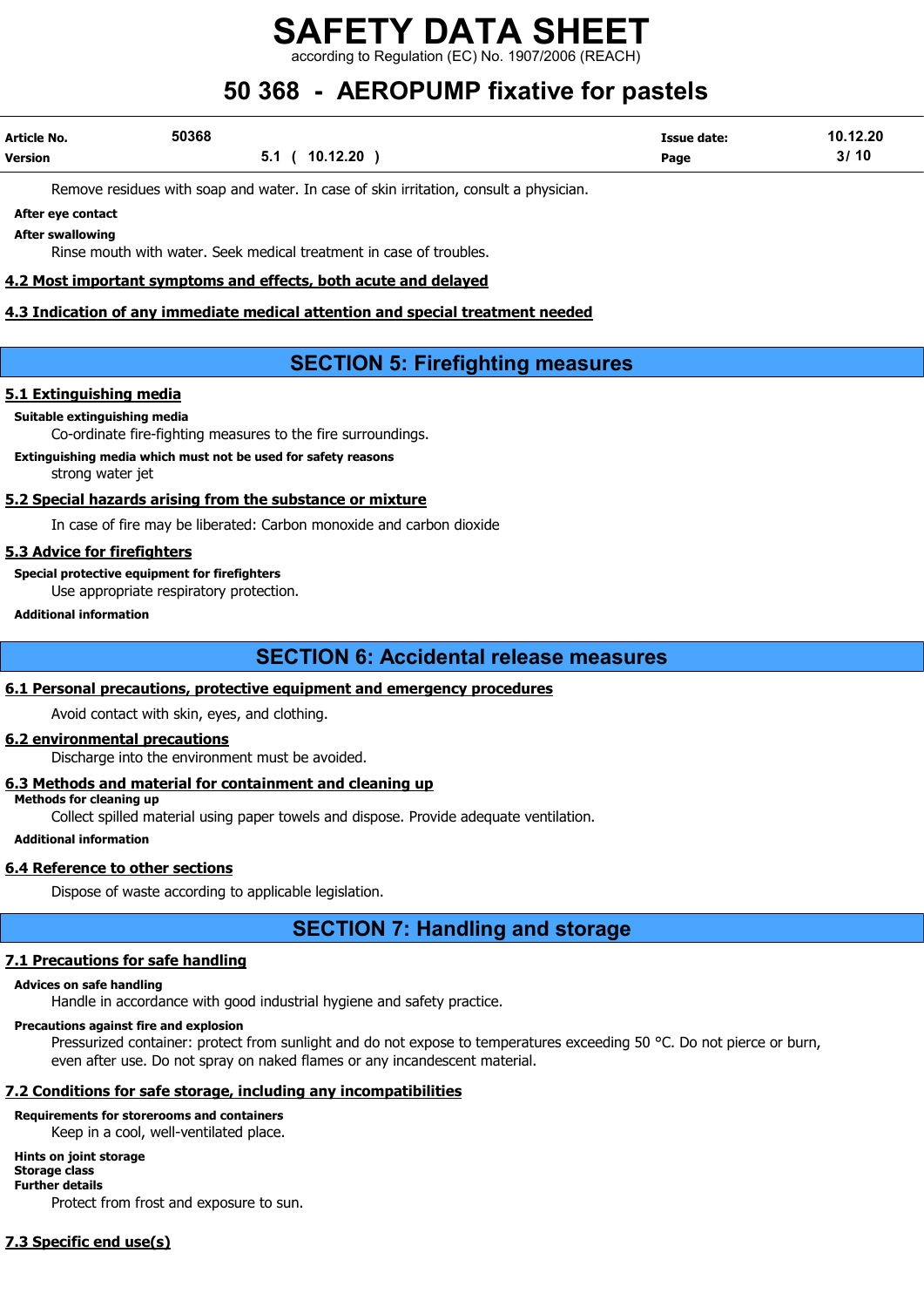according to Regulation (EC) No. 1907/2006 (REACH)

## 50 368 - AEROPUMP fixative for pastels

|                        | 50368                          |                               | <b>00 000 - ALITOI UNII TIAGUYU IUI PASIUIS</b><br><b>Issue date:</b> | 10.12.20 |
|------------------------|--------------------------------|-------------------------------|-----------------------------------------------------------------------|----------|
| Article No.<br>Version |                                | 5.1 ( 10.12.20 )              | Page                                                                  | 4/10     |
|                        |                                |                               | <b>SECTION 8: Exposure controls/personal protection</b>               |          |
|                        | 8.1 Control parameters         |                               |                                                                       |          |
| $67 - 63 - 0$          | propan-2-ol                    |                               |                                                                       |          |
| DEU                    | WEL                            | $200,000$ $mL/m^3$            | ٠                                                                     |          |
| DEU                    | WEL                            | $380,000$ mg/m <sup>3</sup>   | $4$ (II); DFG; Y                                                      |          |
| $64 - 17 - 5$          | ethanol                        |                               |                                                                       |          |
| DEU                    | WEL                            | $200,000$ $mL/m^3$            | ٠                                                                     |          |
| DEU                    | WEL                            | 380,000 mg/m <sup>3</sup>     | 2(II); DGF; Y                                                         |          |
| USA                    | PEL (US)                       | $1.000,000$ ppm               | 8h (long term)                                                        |          |
| USA                    | PEL (US)                       | $1.900,000$ mg/m <sup>3</sup> | 8h (long term)                                                        |          |
| 123-42-2               | 4-hydroxy-4-methylpentan-2-one |                               |                                                                       |          |
| CAN                    | not required                   | $50,000$ $mL/m^3$             | (8h)                                                                  |          |
| CHE                    | not required                   | $20,000$ $mL/m^3$             | (8h)                                                                  |          |

DEU WEL 20,000 mL/m³ -

DEU WEL 96,000 mg/dm³ 2(I); DFG, H

## DNEL overview

Ļ

### 67-63-0 propan-2-ol

| DNEL worker   | Long-term - inhalation, system | 950,00000 | mq/m <sup>3</sup> |
|---------------|--------------------------------|-----------|-------------------|
| DNEL worker   | Long-term - dermal, systemic e | 343,00000 | mg/kg bw/day      |
| DNEL Consumer | Long-term - oral, systemic eff | 87,00000  | mg/kg bw/day      |
| DNEL Consumer | Long-term - inhalation, system | 114,00000 | $mq/m^3$          |
| DNEL Consumer | Long-term - dermal, systemic e | 206,00000 | mg/kg bw/day      |

## DNEL overview

64-17-5 ethanol

| DNEL worker   | Long-term - inhalation, system | 950,00000 | ma/m <sup>3</sup> |
|---------------|--------------------------------|-----------|-------------------|
| DNEL worker   | Long-term - dermal, systemic e | 343,00000 | mg/kg             |
| DNEL Consumer | Long-term - oral, systemic eff | 87,00000  | mq/kg             |
| DNEL Consumer | Long-term - inhalation, system | 114,00000 | ma/m <sup>3</sup> |
| DNEL Consumer | Long-term - dermal, systemic e | 206,00000 | mg/kg             |

#### DNEL overview

## 123-42-2 4-hydroxy-4-methylpentan-2-one

| oral        | . .<br>DNEL Consumer           | 1,67000   | mg/kg             |
|-------------|--------------------------------|-----------|-------------------|
|             |                                |           |                   |
| inhalative  | DNEL worker                    | 32,60000  | mg/m <sup>3</sup> |
| inhalative  | DNEL worker                    | 240,00000 | mg/m <sup>3</sup> |
| inhalative  | DNEL Consumer                  | 5,80000   | mg/m <sup>3</sup> |
| dermal      | DNEL worker                    | 467,00000 | mg/kg             |
| dermal      | DNEL Consumer                  | 167,00000 | mq/kg             |
| DNEL worker | Long-term - dermal, systemic e | 0,00000   |                   |

## PNEC overview

### 67-63-0 propan-2-ol

| ט−ט∪− /י<br><b>DI UDALI-Z-UL</b> |         |       |  |
|----------------------------------|---------|-------|--|
| PNEC soil                        | 0,63000 | mg/kg |  |
| PNEC aquatic, freshwater         | 0,96000 | mq/L  |  |
| PNEC aquatic, marine water       | 0,79000 | mq/L  |  |
| PNEC soil, freshwater            | 3,60000 | mg/kg |  |
|                                  |         |       |  |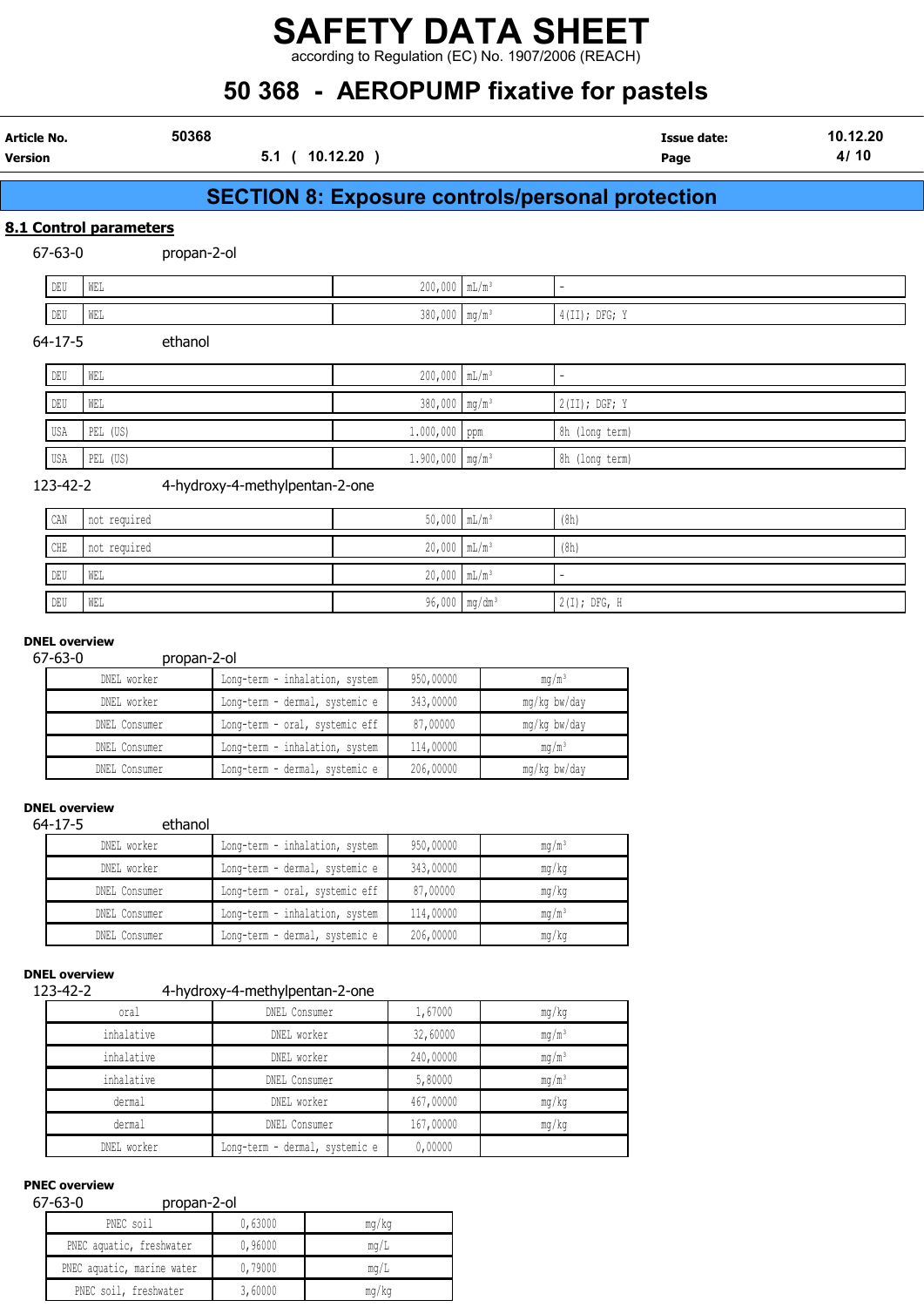according to Regulation (EC) No. 1907/2006 (REACH)

## 50 368 - AEROPUMP fixative for pastels

| Article No. | 50368           | Issue date: | 10.12.20 |
|-------------|-----------------|-------------|----------|
| Version     | 10.12.20<br>5.1 | Page        | 10<br>5/ |
|             |                 |             |          |

| PNEC soil,<br>marine water      | 2,90000   | mg/kg |
|---------------------------------|-----------|-------|
| PNEC sewage treatment plant (S) | 580,00000 | mq/L  |

### PNEC overview

64-17-5 ethanol

| PNEC soil                     | 0,63000   | mq/kg |
|-------------------------------|-----------|-------|
| PNEC aquatic, freshwater      | 0,96000   | mq/L  |
| PNEC aquatic, marine water    | 0,79000   | mq/L  |
| PNEC soil, freshwater         | 3,60000   | mq/kg |
| PNEC soil, marine water       | 2,90000   | mq/kg |
| NEC sewage treatment plant (S | 580,00000 | mq/L  |

#### PNEC overview

123-42-2 4-hydroxy-4-methylpentan-2-one

| not required | 0,63000  | mg/kg |
|--------------|----------|-------|
| not required | 2,00000  | mq/L  |
| not required | 0,20000  | mq/L  |
| not required | 9,06000  | mg/kg |
| not required | 0,90600  | mg/kg |
| not required | 10,00000 | mq/L  |

#### 8.2 Exposure controls

## Occupational exposure controls

#### Respiratory protection

With correct and proper use, and under normal conditions, breathing protection is not required.

#### Hand protection

Protective gloves

Qualified materials: Nitrile rubber

Observe glove manufacturer's instructions concerning penetrability and breakthrough time.

#### Eye protection

**Goggles** 

#### Body protection

Wear suitable protective clothing.

#### General protection and hygiene measures

Handle in accordance with good industrial hygiene and safety practice. Wash hands thoroughly after handling.

## SECTION 9: Physical and chemical properties

## 9.1 information on basic physical and chemical properties

| Form         | liquid     |
|--------------|------------|
| Colour       | colourless |
| <b>Odour</b> | alcoholic  |

|                                  | min                | max                 |
|----------------------------------|--------------------|---------------------|
| Initial boiling point and        | 0                  | 0                   |
| boiling range                    |                    |                     |
| Melting point/freezing point     | 0                  | 0                   |
| Flash point/flash point range    | 13 °C              | 13 °C               |
| <b>Flammability</b>              |                    |                     |
| <b>Ignition temperature</b>      | 235 °C             | 235 °C              |
| <b>Auto-ignition temperature</b> |                    |                     |
| <b>Explosion limits</b>          | 3 Vol%             | 15 Vol%             |
| <b>Refraction index</b>          |                    |                     |
| PН                               | 0                  | 0                   |
| <b>Viscosity</b>                 | $0$ mPa.s          | 0 mPa.s             |
| <b>Viscosity</b>                 | $0 \text{ m}^2$ /s | 0 m <sup>2</sup> /s |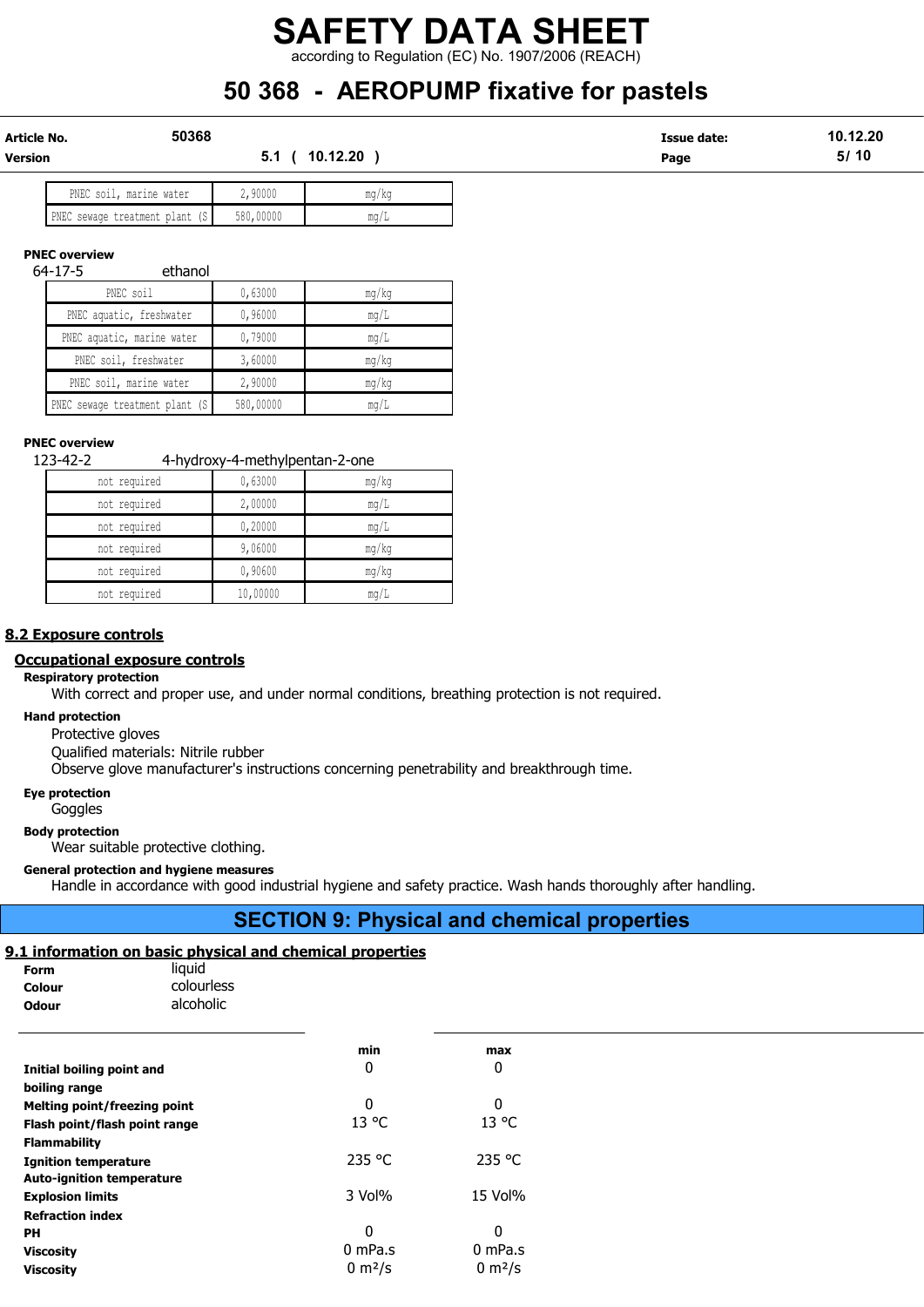according to Regulation (EC) No. 1907/2006 (REACH)

## 50 368 - AEROPUMP fixative for pastels

|                | Article No.                            | 50368            |          |             |       | Issue date: | 10.12.20 |
|----------------|----------------------------------------|------------------|----------|-------------|-------|-------------|----------|
| <b>Version</b> |                                        | 5.1 <sub>0</sub> | 10.12.20 |             | Page  | 6/10        |          |
|                |                                        |                  |          |             |       |             |          |
|                | Vapour pressure                        |                  |          | 4,8 kPa     | 20 °C |             |          |
|                | <b>Density</b>                         |                  |          | $0,78$ g/ml | 20 °C |             |          |
|                | Partition coefficient: n-octanol/water |                  |          |             |       |             |          |

Danger of explosion

## 9.2 Other information

## SECTION 10: Stability and reactivity

#### 10.1 Reactivity

Product is stable under normal storage conditions.

#### 10.2 Chemical stability

## 10.3 Possibility of hazardous reactions

## 10.4 Conditions to avoid

Protect from frost and exposure to sun.

## 10.5 Incompatible materials

## 10.6 Hazardous decomposition products

Hazardous vapours may form during fires.

## SECTION 11: Toxicological information

## 11.1 Information on toxicological effects

#### Toxicological tests

#### 67-63-0 propan-2-ol

| oral                                    | LD50                  | Rat    | $\overline{\phantom{a}}$ | 5000,00000 | $\overline{\phantom{a}}$<br>ma/ka |                          |
|-----------------------------------------|-----------------------|--------|--------------------------|------------|-----------------------------------|--------------------------|
| the state of the state of<br>inhalative | LC50                  | Rat    |                          | 51,00000   | $m\alpha$                         | 11 <sub>h</sub><br>(411) |
| dermal                                  | LD50<br>$\sim$ $\sim$ | Rabbit |                          | 1000,00000 | $\overline{\phantom{a}}$<br>mg/kg |                          |

#### Toxicological tests

64-17-5 ethanol

| oral       | LD50 | Rat    | 10470,00000 | mg/kg | $\overline{\phantom{a}}$ |
|------------|------|--------|-------------|-------|--------------------------|
| inhalative | LC50 | Rat    | 38,00000    | ma/   | (4h)                     |
| inhalative | LC50 | Mouse  | 20,00000    | ma/L  | (4h)                     |
| dermal     | LD50 | Rabbit | 2000,00000  | mg/kg | $\overline{\phantom{a}}$ |

## Toxicological tests

123-42-2 4-hydroxy-4-methylpentan-2-one

| oral   | TDEA<br>∪∪ע          | Rat                       | 2000,00000 | ma/kr<br>1114   174 |  |
|--------|----------------------|---------------------------|------------|---------------------|--|
| dermal | エロミハ<br><b>TINYA</b> | $\sim$<br>じっトトッ<br>παυντι | 5000,00000 | U/mc                |  |

Acute toxicity In case of inhalation After swallowing In case of skin contact After eye contact

## Practical experience

## General remarks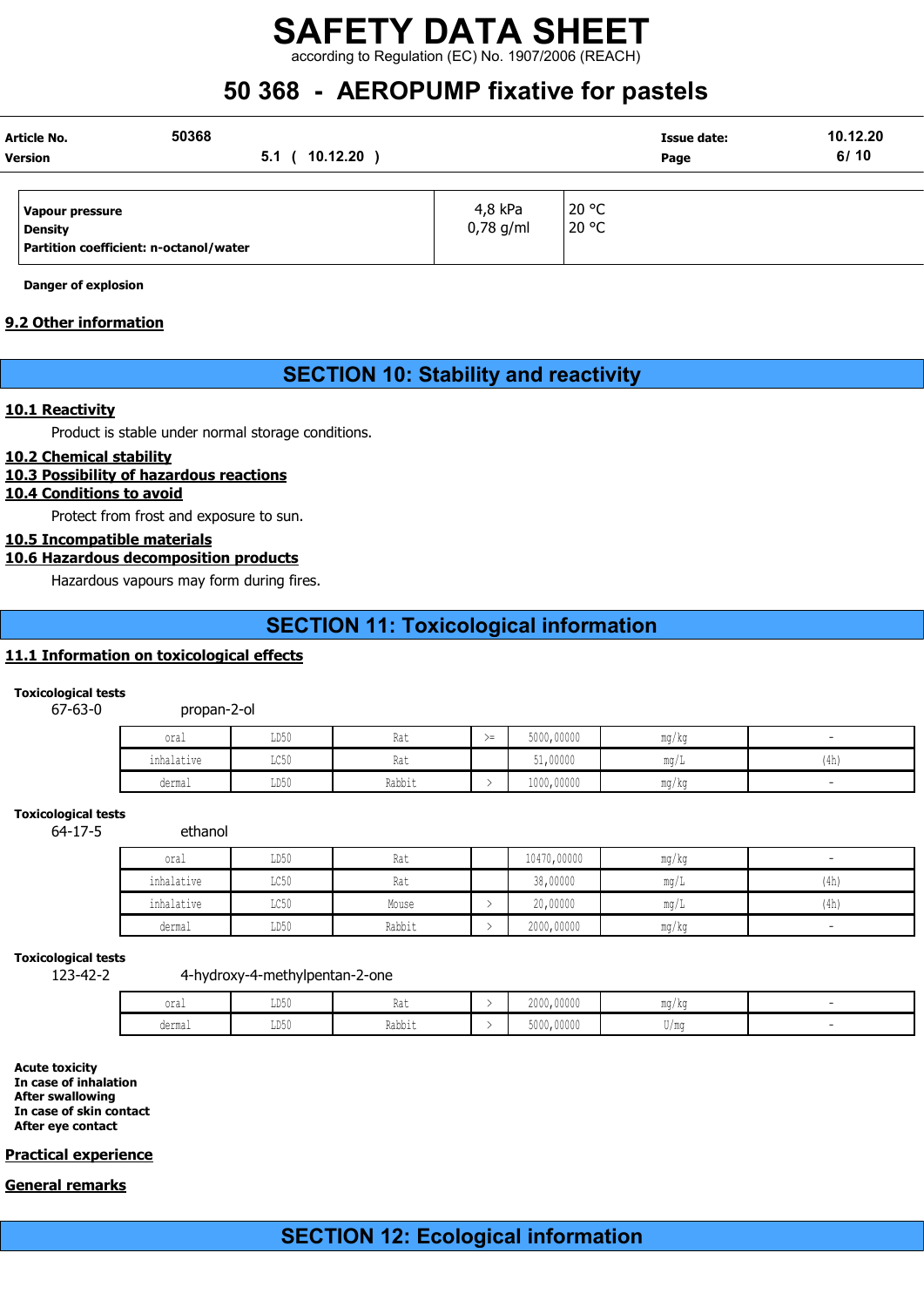according to Regulation (EC) No. 1907/2006 (REACH)

## 50 368 - AEROPUMP fixative for pastels

| <b>Article No.</b> | 50368 |                | <b>Issue date:</b> | 10.12.20 |
|--------------------|-------|----------------|--------------------|----------|
| Version            |       | 5.1 ( 10.12.20 | Page               | 7/10     |

## 12.1 Toxicity

## Ecotoxicological effects

67-63-0 propan-2-ol

| LC50 | Leuciscus idus                    | 8400,00000  | 111.U / 11             | 48h   |
|------|-----------------------------------|-------------|------------------------|-------|
| EC50 | Chlorella vulgaris                | 275,00000   | ulu / Iz               | (96h) |
| EC50 | water flea)<br>Daphnia magna (Big | 10000,00000 | $m \sim$<br>111.U / 11 | (48h) |

#### Ecotoxicological effects

64-17-5 ethanol

| T OR A<br>コワンク          | Leuciscus idus     | 8140,00000  | mq/L           | 48h   |
|-------------------------|--------------------|-------------|----------------|-------|
| EC50                    | Chlorella vulgaris | 275,00000   | $\text{max/L}$ | '72h) |
| $P \cap E \cap$<br>むしつり | Daphnia magna      | 10000,00000 | $\text{max/L}$ | 48h   |

### Ecotoxicological effects

123-42-2 4-hydroxy-4-methylpentan-2-one

| LC50            | $-1$<br>$+1$ sh<br>---         | 100,00000 | ma/' | (96h          |
|-----------------|--------------------------------|-----------|------|---------------|
| EC50            | Algae                          | 100,00000 | ma/l | 1721<br>l Izn |
| EC <sub>5</sub> | Daphnia magna (Big water flea) | 100,00000 | ma/L | (48h)         |

## Aquatic toxicity

Water Hazard Class 1 WGK catalog number General information

## 12.2 Persistence and degradability

Further details Product is partially biodegradable. Oxygen demand

## 12.3 Bioaccumulative potential

Bioconcentration factor (BCF) Partition coefficient: n-octanol/water

## 12.4 Mobility in soil

No data available

## 12.5 Results of PBT and vPvB assessment

No data available

## 12.6 Other adverse effects

General information

## SECTION 13: Disposal considerations

## 13.1 Waste treatment methods

## **Product**

Waste key number

080111 080111\* waste paint and varnish containing organic solvents or other dangerous substances Recommendation

## Contaminated packaging

Waste key number Recommendation

Non-contaminated packages may be recycled. Handle contaminated packages in the same way as the substance itself.

## Additional information

SECTION 14: Transport information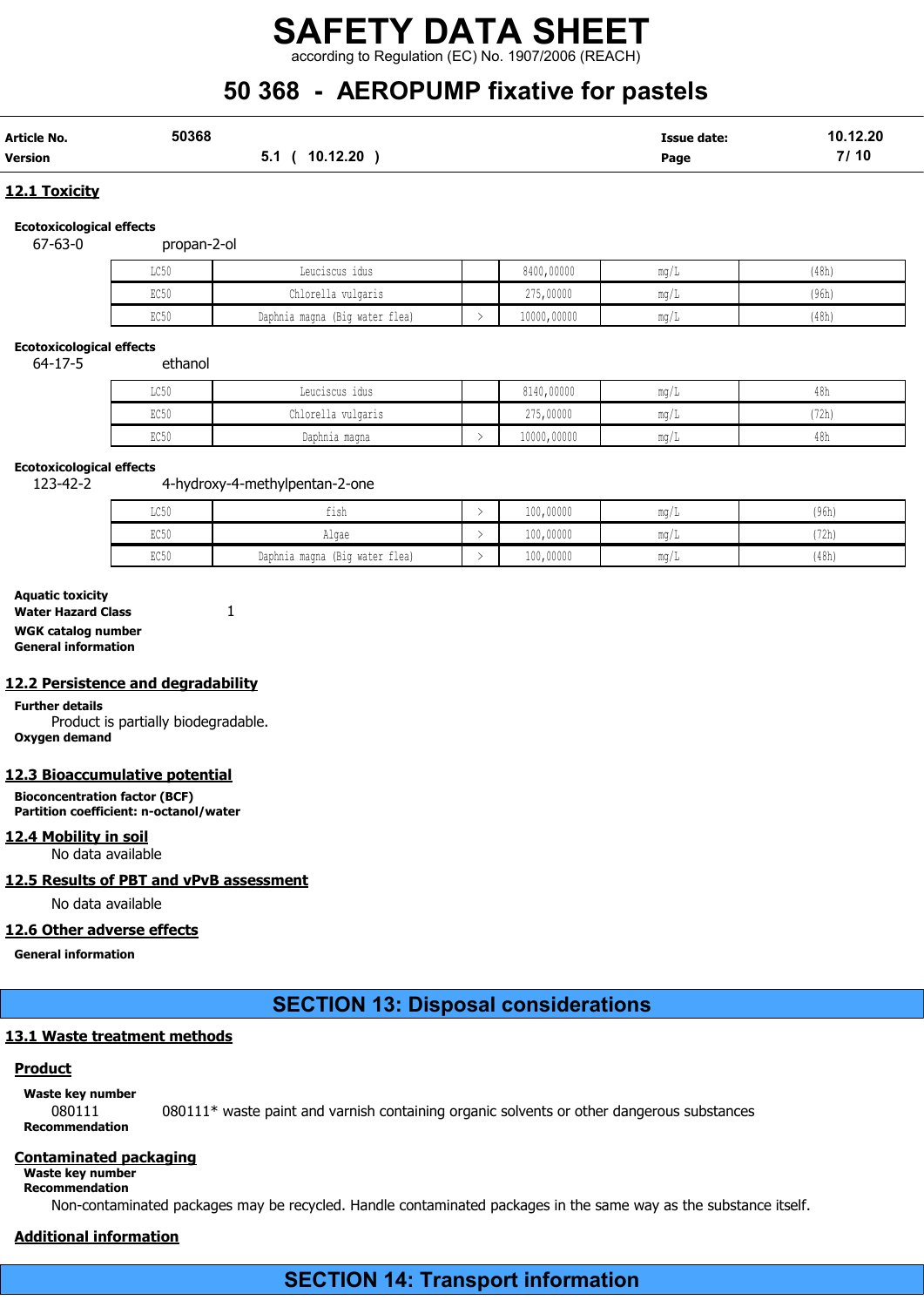according to Regulation (EC) No. 1907/2006 (REACH)

# 50 368 - AEROPUMP fixative for pastels

| Article No.                       | 50368                                                                                            |                                        | <b>Issue date:</b> | 10.12.20 |
|-----------------------------------|--------------------------------------------------------------------------------------------------|----------------------------------------|--------------------|----------|
| <b>Version</b>                    | 5.1 ( 10.12.20 )                                                                                 |                                        | Page               | 8/10     |
| 14.1 UN number                    |                                                                                                  |                                        |                    |          |
|                                   | 1263                                                                                             |                                        |                    |          |
|                                   | 14.2 UN proper shipping name                                                                     |                                        |                    |          |
| ADR, ADN<br><b>IMDG, IATA</b>     | Paint related material<br>PAINT or PAINT RELATED MATERIAL                                        |                                        |                    |          |
|                                   |                                                                                                  |                                        |                    |          |
|                                   | 14.3 Transport hazard class(es)                                                                  |                                        |                    |          |
| ADR, ADN                          | 3                                                                                                |                                        |                    |          |
| <b>IMDG</b>                       | 3                                                                                                |                                        |                    |          |
| <b>IATA</b>                       | 3                                                                                                |                                        |                    |          |
| 14.4 Packing group                |                                                                                                  |                                        |                    |          |
|                                   | $_{\rm II}$                                                                                      |                                        |                    |          |
| <b>14.5 Environmental hazards</b> |                                                                                                  |                                        |                    |          |
| <b>Marine Pollutant - IMDG</b>    |                                                                                                  | No                                     |                    |          |
| <b>Marine Pollutant - ADN</b>     |                                                                                                  |                                        |                    |          |
|                                   | 14.6 Special precautions for user                                                                |                                        |                    |          |
| <b>Land transport (ADR/RID)</b>   |                                                                                                  |                                        |                    |          |
| <b>Code: ADR/RID</b>              |                                                                                                  | F1                                     |                    |          |
| <b>Kemmler-number</b>             |                                                                                                  | 33                                     |                    |          |
| <b>Hazard label ADR</b>           |                                                                                                  | 3                                      |                    |          |
| <b>Limited quantities</b>         |                                                                                                  | 5L                                     |                    |          |
|                                   | <b>Contaminated packaging: Instructions</b><br><b>Contaminated packaging: Special provisions</b> | P001 - IBC02 - R001<br>PP <sub>1</sub> |                    |          |
|                                   | Special provisions for packing together                                                          | <b>MP19</b>                            |                    |          |
|                                   | <b>Portable tanks: Instructions</b>                                                              | T <sub>4</sub>                         |                    |          |
|                                   | <b>Portable tanks: Special provisions</b>                                                        | TP1 - TP8 - TP28                       |                    |          |
| <b>Tank coding</b>                |                                                                                                  | <b>LGBF</b>                            |                    |          |
| <b>Tunnel restriction</b>         |                                                                                                  | D/E                                    |                    |          |
| <b>Remarks</b>                    |                                                                                                  |                                        |                    |          |
| EQ                                |                                                                                                  | E <sub>2</sub>                         |                    |          |
| <b>Special provisions</b>         |                                                                                                  | 163 - 367 - 640D - 650                 |                    |          |
| Sea transport (IMDG)              |                                                                                                  |                                        |                    |          |
| <b>EmS</b>                        |                                                                                                  | $F-E$ , S-E                            |                    |          |
| <b>Special provisions</b>         |                                                                                                  | $163 - 367$                            |                    |          |
| <b>Limited quantities</b>         |                                                                                                  | 5L                                     |                    |          |
|                                   | <b>Contaminated packaging: Instructions</b>                                                      | P001                                   |                    |          |
|                                   | <b>Contaminated packaging: Special provisions</b>                                                | PP <sub>1</sub>                        |                    |          |
| <b>IBC: Instructions</b>          |                                                                                                  | IBC02                                  |                    |          |
| <b>IBC: Provisions</b>            |                                                                                                  | $\blacksquare$                         |                    |          |
| <b>Tank instructions IMO</b>      |                                                                                                  |                                        |                    |          |
| <b>Tank instructions UN</b>       |                                                                                                  | T <sub>4</sub><br>TP1 - TP8 - TP28     |                    |          |
|                                   | <b>Tank instructions Special provisions</b>                                                      |                                        |                    |          |
| <b>Stowage and segregation</b>    | <b>Properties and observations</b>                                                               | category B                             |                    |          |
| <b>Remarks</b>                    |                                                                                                  |                                        |                    |          |
| EQ                                |                                                                                                  | E <sub>2</sub>                         |                    |          |
| Air transport (IATA-DGR)          |                                                                                                  |                                        |                    |          |
| <b>Hazard</b>                     |                                                                                                  | Flammable Liquid                       |                    |          |
| Passenger                         |                                                                                                  | 353 (5L)                               |                    |          |
| Passenger LQ                      |                                                                                                  | Y341 (1L)                              |                    |          |
| Cargo                             |                                                                                                  | 364 (60L)                              |                    |          |
| <b>ERG</b>                        |                                                                                                  | 3L                                     |                    |          |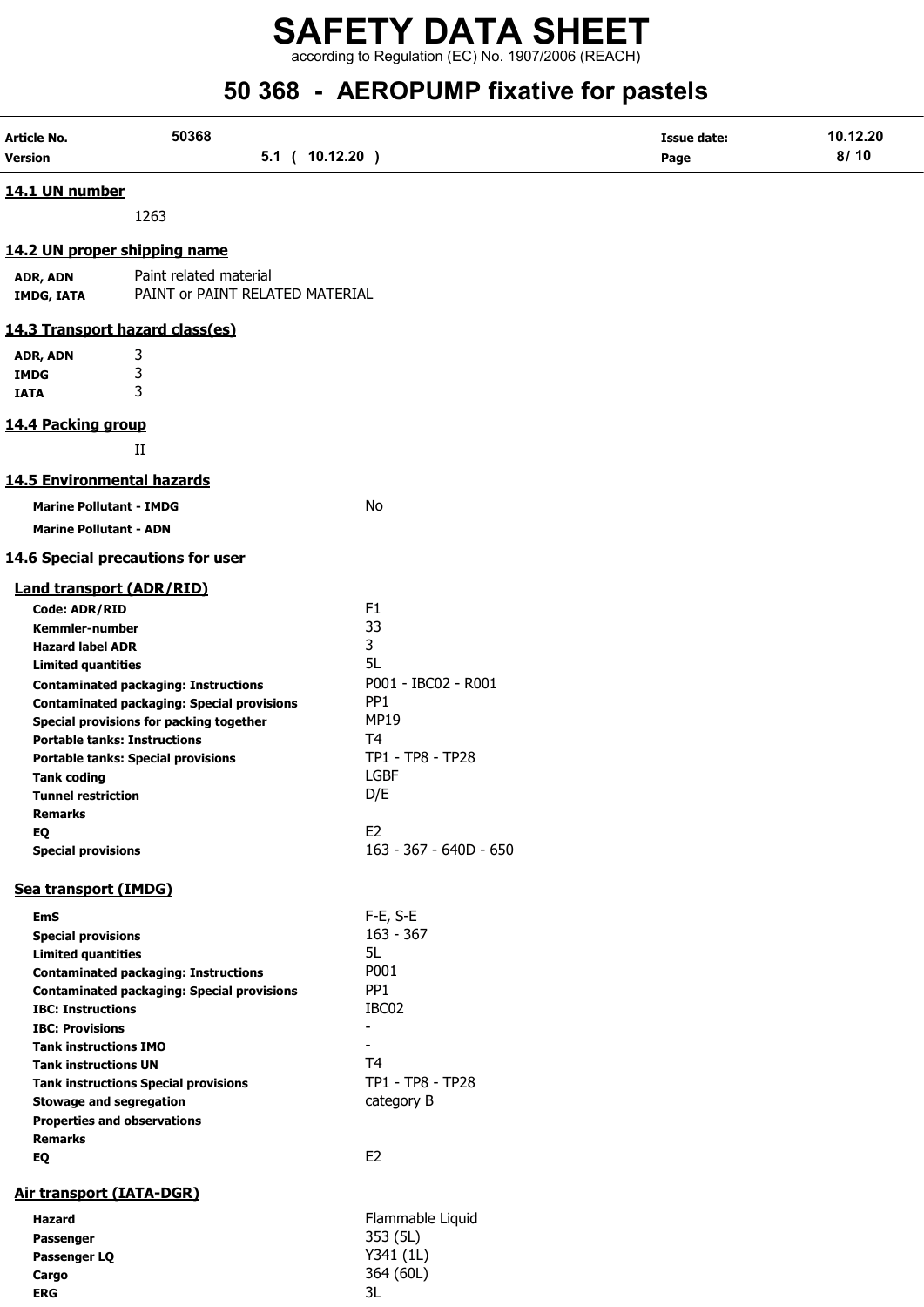according to Regulation (EC) No. 1907/2006 (REACH)

## 50 368 - AEROPUMP fixative for pastels

| <b>Article No.</b><br>Version | 50368<br>10.12.20<br>5.1 <sub>0</sub> | Issue date:<br>Page | 10.12.20<br>9/10 |
|-------------------------------|---------------------------------------|---------------------|------------------|
| Remarks                       |                                       |                     |                  |
| EQ                            | E <sub>2</sub>                        |                     |                  |
| <b>Special Provisioning</b>   | A72                                   |                     |                  |

## 14.7 Transport in bulk according to Annex II of MARPOL 73/78 and the IBC Code

No data available

## SECTION 15: Regulatory information

## 15.1 Safety, health and environmental regulations/legislation specific for the substance or mixture

## National regulations

#### **Europe**

Contents of VOC [%] Contents of VOC [g/L] Further regulations, limitations and legal requirements

#### **Germany**

Storage class Water Hazard Class 1 WGK catalog number Incident regulation Information on working limitations Further regulations, limitations and legal requirements

## **Denmark**

Further regulations, limitations and legal requirements

#### Hungary

Further regulations, limitations and legal requirements

## Great Britain

Further regulations, limitations and legal requirements

## **Switzerland**

Contents of VOC [%]  $~\sim$  96 % Further regulations, limitations and legal requirements

## USA

Further regulations, limitations and legal requirements Federal Regulations State Regulations

## **Canada**

Further regulations, limitations and legal requirements

## 15.2 Chemical Safety Assessment

## SECTION 16: Other information

## Further information

- Hazard statements (CLP) H225 Highly flammable liquid and vapour.
	- H226 Flammable liquid and vapour.
		- H319 Causes serious eye irritation.